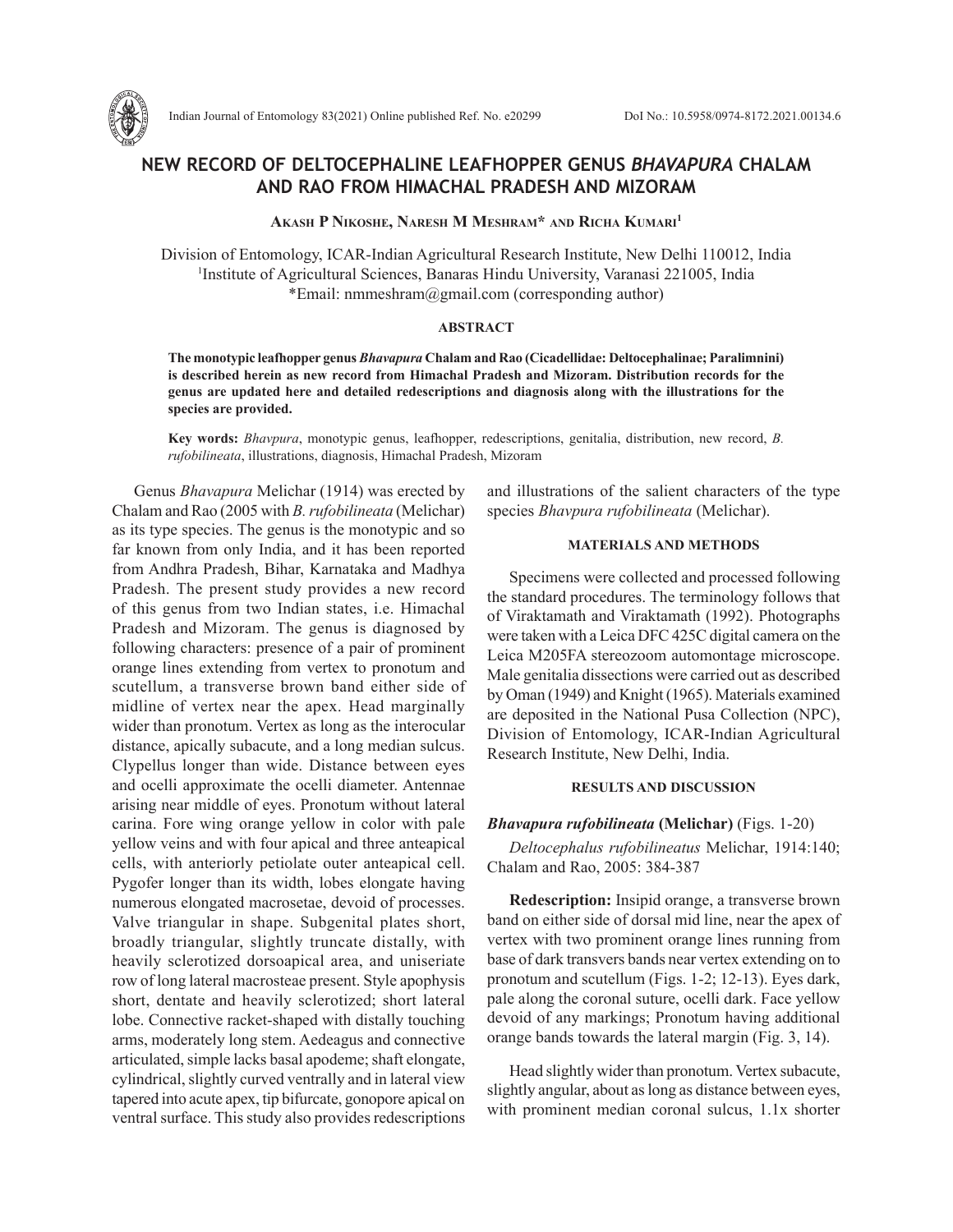

Figs. 1-11. *Bhavapura rufobilineatus* (Mel ichar) Male: 1. habitus dorsal; 2. habitus lateral;3. Head; 4. face; 5. Pygofer; 6. subgenital plate; 7. style, 8. aedeagus dorsal; 9. aedeagus latera l ; 10. aedeagus ventral; 11. connective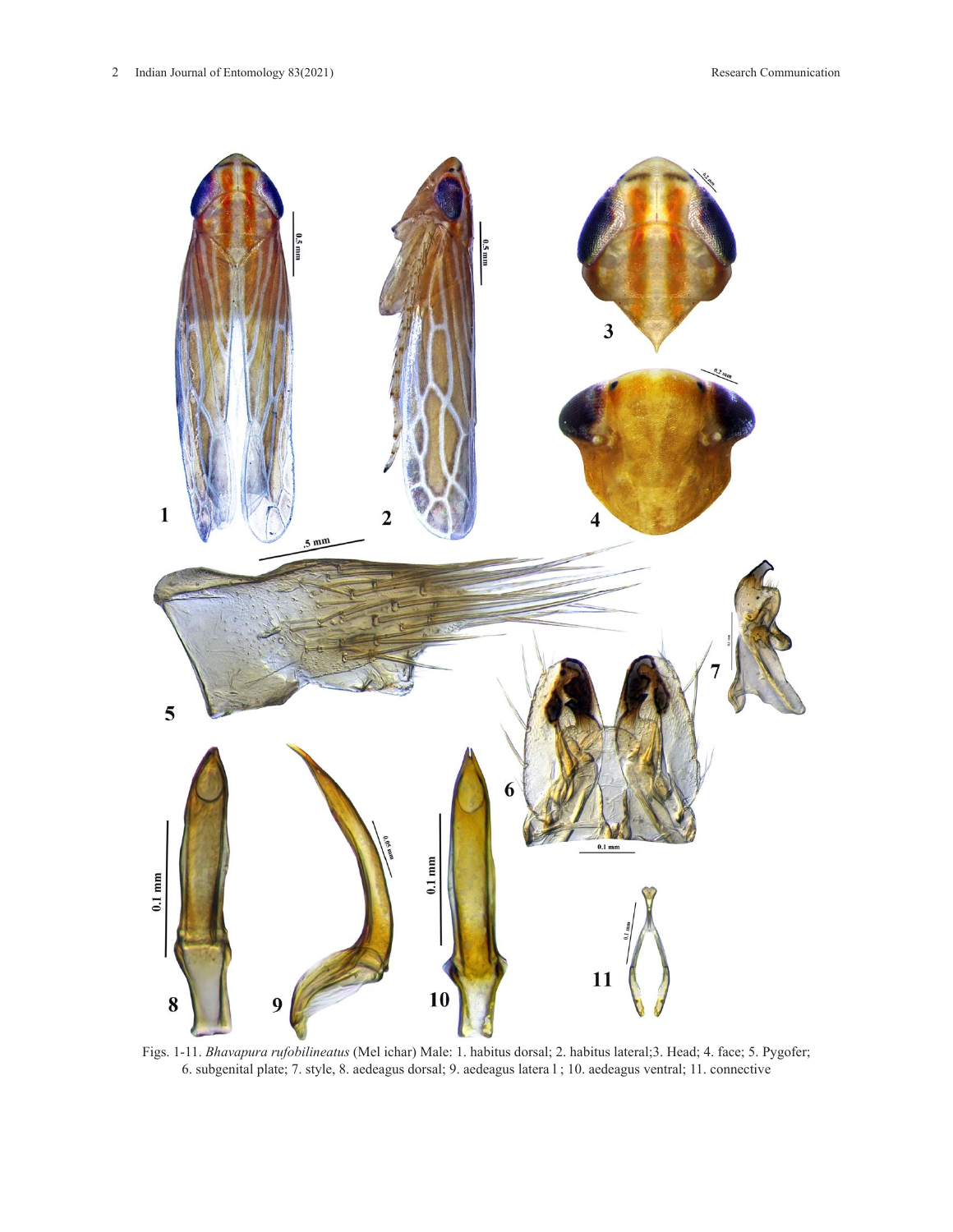New record of deltocephaline leafhopper genus *Bhavapura* Chalam and Rao from Himachal Pradesh and Mizoram 3 Akash P Nikoshe et al.



# 20

Figs. 12-20: *Bhavapura rufobilineata* (Melichar) Female: 12. habitus dorsal; 13. habitus latera l; 14. Head; 15. face; 16. 7th sterna; 17. 1st vulva; 18. 2nd vu l va, 19. 1st vulva magnified; 20. 2nd vulva magnified